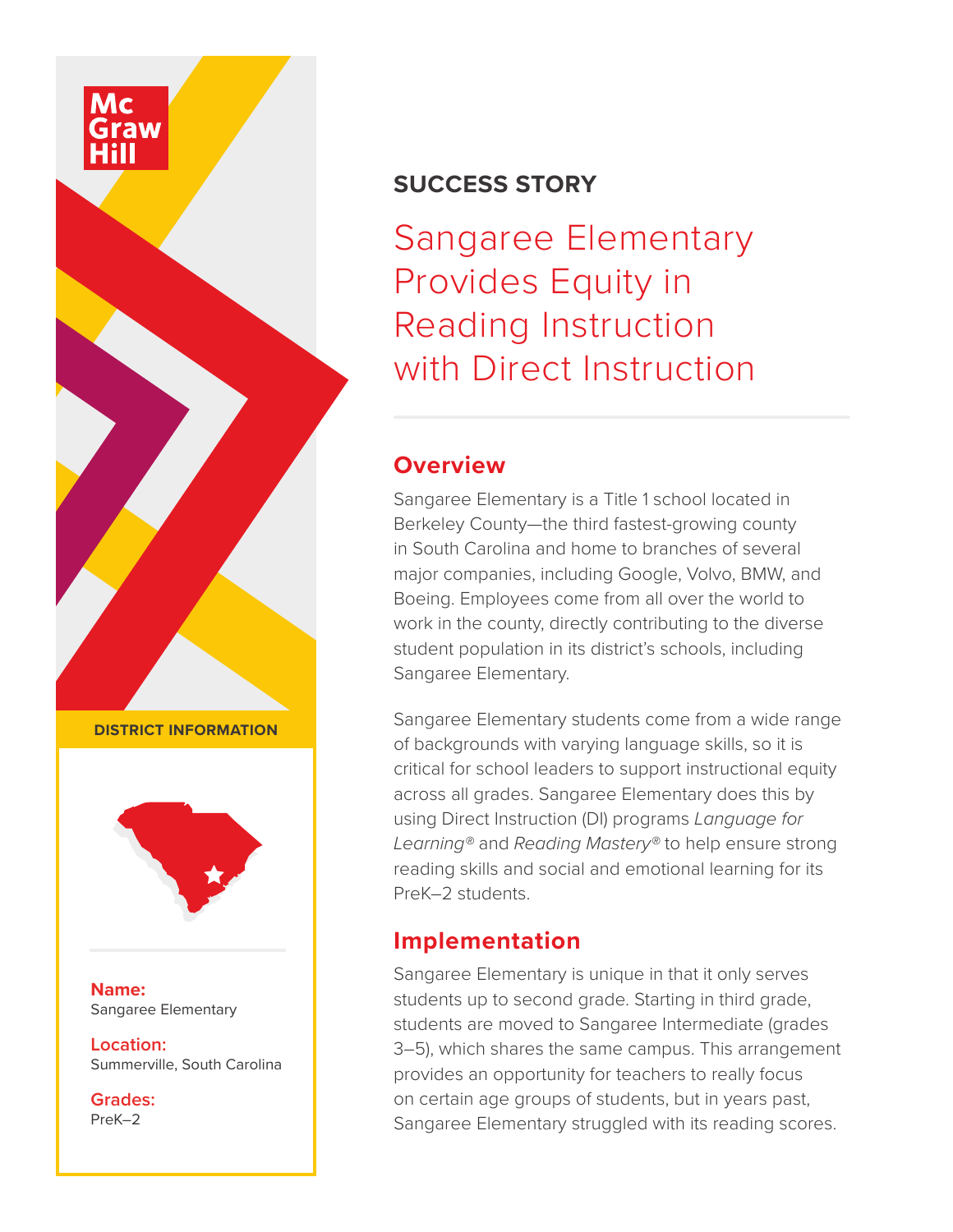"When I first got here six years ago, our principal had just introduced a new intervention program," recalled Ginger McCoy, Title 1 facilitator at Sangaree Elementary. "At that time, we had nearly 200 students who qualified for reading intervention, and even though retired teachers were coming in to help, after two years, there was still no growth. Only three or four students were released from intervention support. It became painfully clear we needed something else."

Instructional Coach Lauren Dillard began work at Sangaree Elementary during the 2014–15 school year, which was a year of transition at the school. The principal, who had been there for 16 years, was departing just as the need for better intervention reached its peak.

"In the past, the focus was on traditional teaching without innovative or challenging thinking, and it wasn't working," said Dillard. "It was an allhands-on-deck situation because 191 of our first- and second-grade students needed reading intervention, and we only had 70 spots. That's when we started looking for new approaches."

One of Dillard's friends was using *Reading Mastery* with success at a nearby school, so Dillard and other teachers decided to investigate. McCoy knew they would need to use Title 1 funds to get the program, so she, too, began looking at the data and building a case. It took some time to get their new intervention plan approved by all department heads, but by the next summer, Sangaree Elementary was beginning its Direct Instruction methodology training.

In 2015, Barbara Webber came in as the new Principal at Sangaree Elementary to implement the schoolwide intervention. She had no previous experience with DI, but she felt supported by the Direct Instruction implementation coach and the district.

"The first time I saw someone teach *Reading Mastery*, it was an out-of-body experience—in a good way!" Webber said. "Everything is there in the materials and the teaching manual, so it made me comfortable."

Many of the educators at Sangaree Elementary, including Clevonne Johnson—who has been a kindergarten assistant at the school for 12 years, were eager for the change. "The first year was a little rough, but we were open to the new program," she recalled. "The training familiarized us with the program, and we knew exactly what to do and how to get results. It was wonderful to see those little babies improve so fast, even though they started off knowing nothing."

> *It was an all-hands-on-deck situation because 191 of our first- and second-grade students needed reading intervention, and we only had 70 spots. That's when we started looking for new approaches.*

**–Lauren Dillard** Instructional Coach Sangaree Elementary

# **Results**

In addition to all kindergartners receiving Direct Instruction as foundational learning, 58 percent of first and second graders (every child below grade level) were also placed in DI reading intervention.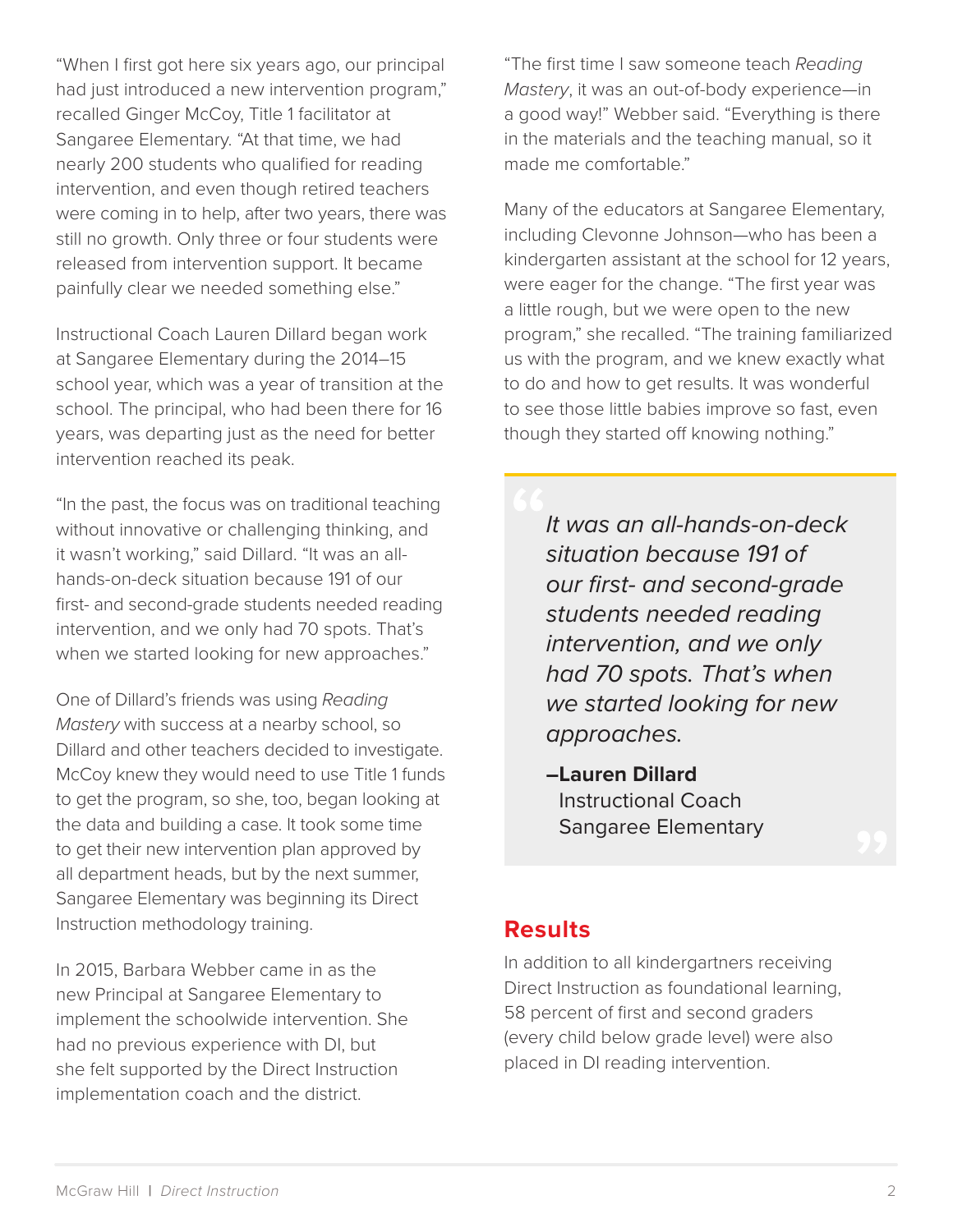DI time, referred to as STAR (Students and Teachers Are Reading) time, occurred for the first 45 minutes of the day, five days a week.

Sangaree Elementary students began to show progress right away. Today, after three years of using the programs, only 23 percent of firstand second-graders are in intervention, and retention rates have dropped dramatically.

| <b>Sangaree Elementary Reading Intervention</b><br><b>Retention Rates Per School Year (Grades K-2)</b> |               |
|--------------------------------------------------------------------------------------------------------|---------------|
| 2014-2015                                                                                              | 34 retentions |
| 2015-2016                                                                                              | 32 retentions |
| 2016-2017                                                                                              | 11 retentions |
| 2017-2018                                                                                              | 8 retentions  |

"As an intervention program for first and secondgraders, *Reading Mastery* has had an impact on their readiness to move on," said Principal Webber. "Three years ago, 67 percent of students starting third grade at our sister school were below grade level. Last year, only 32 percent were below."

Johnson appreciates the assessments in *Reading Mastery* that allow her to see exactly which sounds and letters her kindergarten students already know, so she can quickly get them up to speed and raise their levels of confidence.

"*Reading Mastery* is universal," said Johnson. "It doesn't matter what a child's background is. If they are ahead, a little below, or on-level, they will gain skills and confidence."

Theresa Denholm, a second-grade teacher at Sangaree, previously taught DI when she was a kindergarten teacher. She noted the benefits of having data right at everyone's fingertips and said that even classroom assistants now know how to use it to understand what students need.

"Before *Reading Mastery*, we were very frustrated because students were coming in with fewer and fewer skills, and we were always being asked to do more," Denholm said. "Now we have data that tells us, 'in this lesson, this child had a given number of errors,' and we know exactly what to do. It doesn't matter who is teaching because we all speak a common language, so everyone can give it their best."

# **Student Equity**

In a diverse school like Sangaree Elementary, equity is a big priority. *Language for Learning* and *Reading Mastery* are designed to engage all students so that everyone can feel successful.

Denholm believes the common language and techniques that make teachers successful with Direct Instruction is also what supports the creation of an equitable curriculum. She likes that *Reading Mastery* offers instruction on how to learn by providing directions such as "sit tall" and "talk big." Such rules give students confidence and can improve their social and emotional skills. Denholm noted that *Reading Mastery* also challenges children who are high achievers and allows them to fast-cycle their reading levels as needed.

For students who may benefit from additional support with verbal skill development or are first acquisition English language learners (ELL), Sangaree Elementary uses *Language for Learning* to teach common vocabulary before moving them to *Reading Mastery*.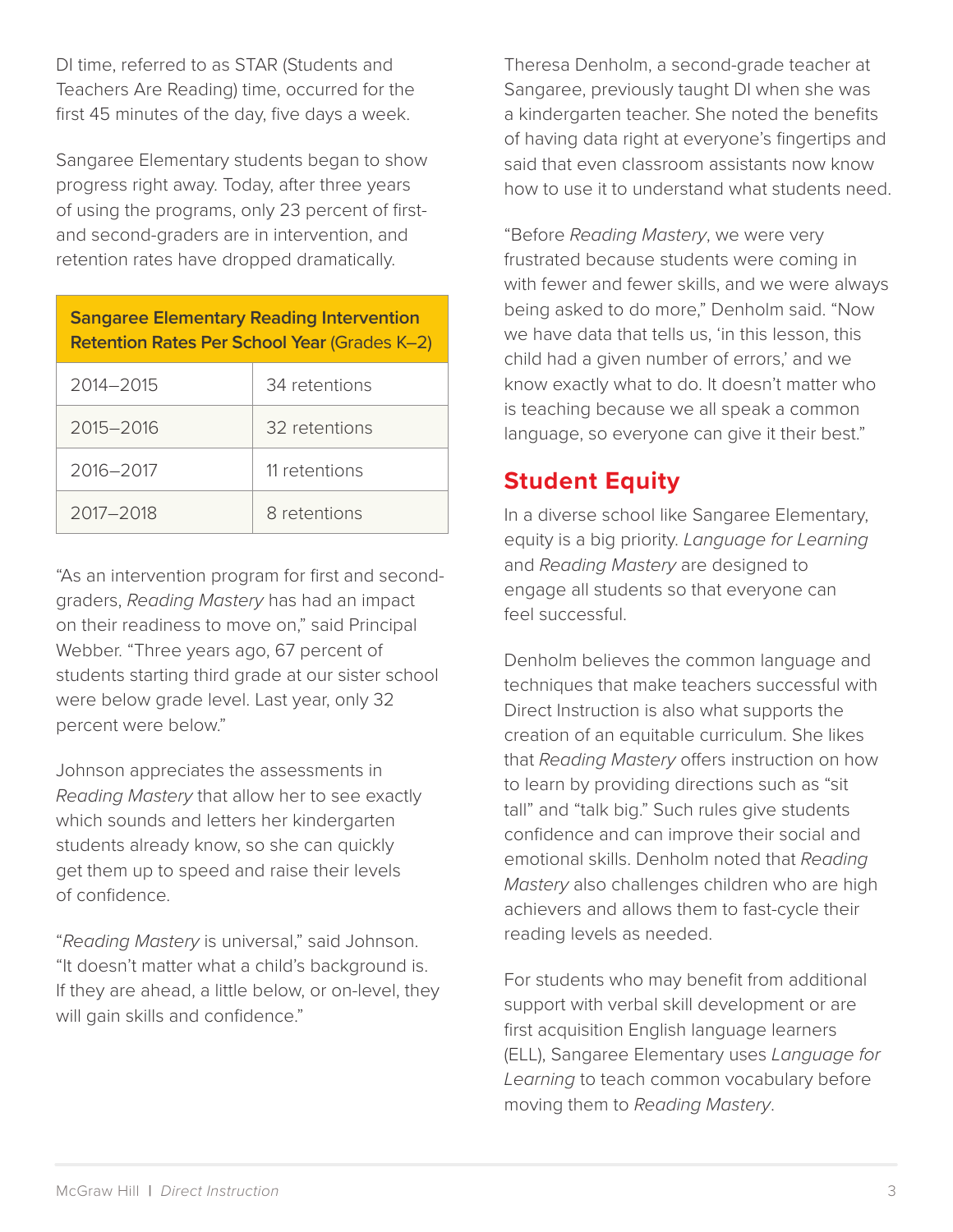*I trust DI. It is not a gimmick. It is a tried and true practice with research behind it, and it has been our answer for continual progression.*

**–Barbara Webber** Principal Sangaree Elementary School



"*Language for Learning* is awesome for English language learners, and also for those with a low vocabulary who can't answer basic who, what, where, when, and why questions," Denholm said. "This program gives them the vocabulary to answer questions about the stories they read."

Dillard said, as an instructional coach, she has seen the mindset of teachers change from thinking a child may fail to knowing that there is backup and there is something they can do to help every child succeed. This approach ensures they are tending to the whole child because when a child's social and emotional needs are met, they perform better academically.

"With Direct Instruction, kids know exactly what they are good at and what they need to work on," said Dillard. "The structure of DI provides consistency from kindergarten and beyond because the rules and signals of the program don't change. When kiddos aren't wondering what comes next, they feel safe and can learn."

Everyone involved with DI at Sangaree Elementary enjoys seeing students who may have dreaded reading now dive into the book bin with excitement.

"*Reading Mastery* gives students of all levels the attack skills they need to attempt a new book,

even if it is a stretch for them," said Dillard. "It becomes about what they can do, and not what they can't."

Principal Webber remembered a third-grader who had been homeschooled and couldn't read or write his name when he came to Sangaree Elementary. Teachers couldn't even understand him when he asked to use the bathroom.

"We put him in the K–1 group, and it was exactly what he needed," Webber said. "In six months, he gained a year and a half of learning, and instead of just crying as he did in the beginning, he learned to share his thoughts and felt like a part of the class."

#### **The Future**

When asked if Sangaree Elementary will continue to use *Reading Mastery* and *Language for Learning*, Principal Webber was adamant about keeping the programs. "If we have to, we will sell donuts to get the renewable materials and training," she joked.

"I trust Direct Instruction. It is not a gimmick. It is a tried and true practice with research behind it, and it has been our answer for continual progression."

McCoy agreed, "We will do it until we work ourselves out of intervention. That's the goal."